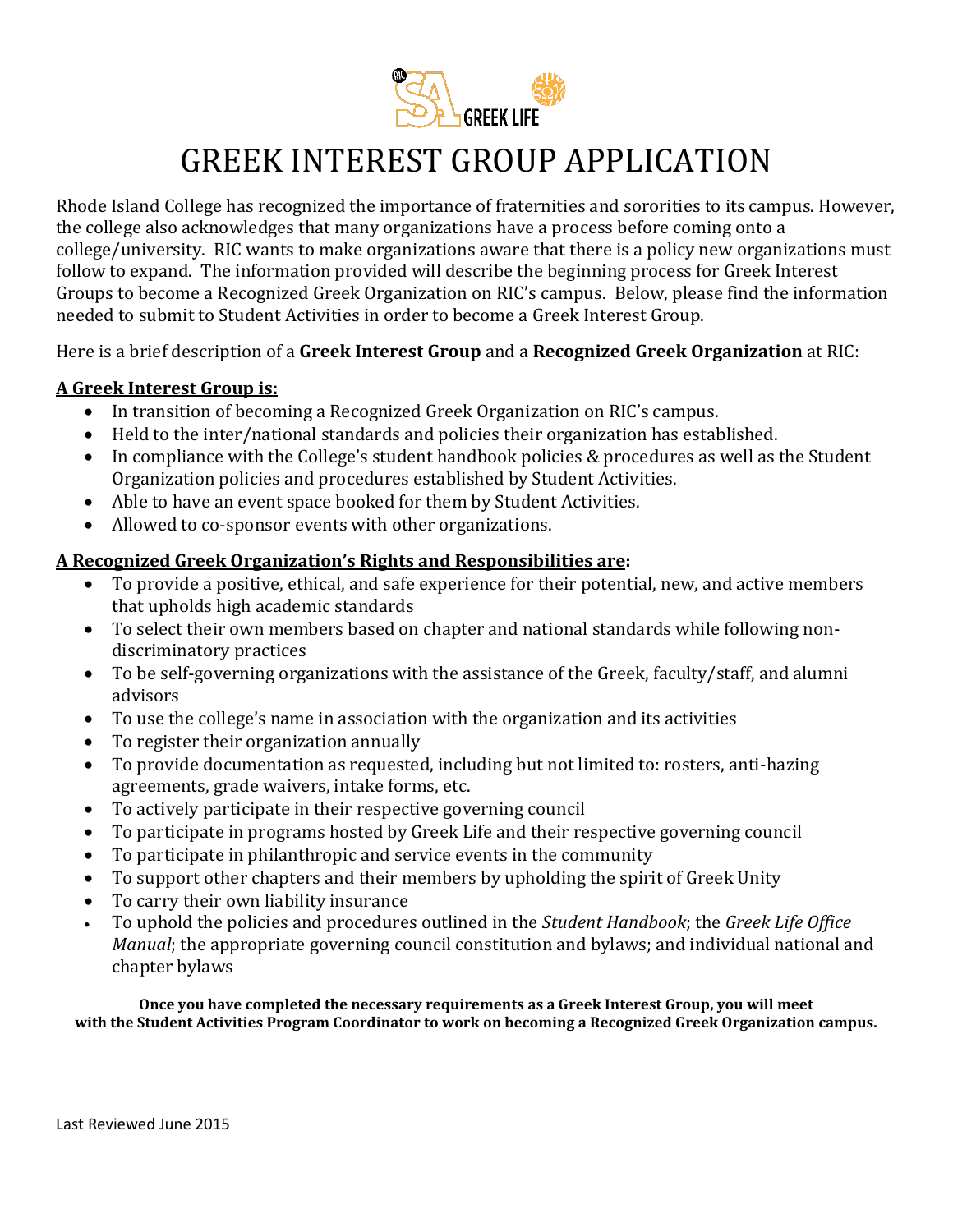### **Follow these steps to become a Recognized Greek Organization on RIC's Campus:**

- 1. Put together a roster of students interested in affiliating with a national organization (see attached)
- 2. List a faculty or staff advisor & fill in their information below.
- 3. Bring in completed application below with the Greek Interest Group Roster to:

Michael Giacalone Student Activities Program Coordinator Student Union 408 600 Mount Pleasant Ave Providence, RI 02908

4. Once the information has been received by the Student Activities Program Coordinator, a meeting will be set up between with the Point of Contact for the group to discuss the extension process.

| (you may put unknown if you are unsure at this point)                                  |
|----------------------------------------------------------------------------------------|
|                                                                                        |
|                                                                                        |
| Point of Contact's E-mail Address: North American Control of Contact's E-mail Address: |
|                                                                                        |
|                                                                                        |
|                                                                                        |
|                                                                                        |